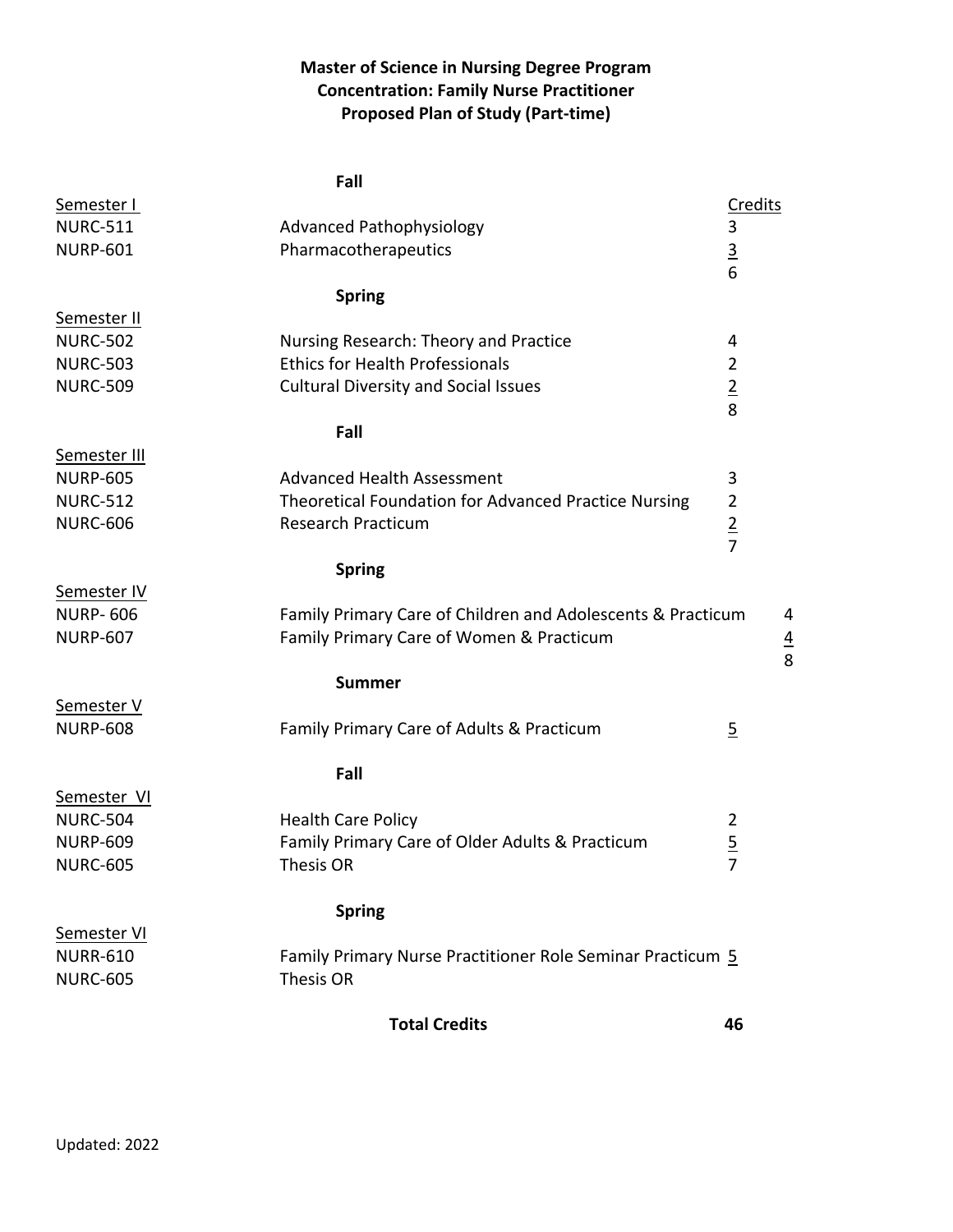## **HOWARD UNIVERSITY Master of Science in Nursing Degree Program Concentration: Family Nurse Practitioner Proposed Plan of Study (Full-time)**

|                    | Fall                                                          | <b>Credits</b> |
|--------------------|---------------------------------------------------------------|----------------|
| Semester I         |                                                               |                |
| <b>NURC 511</b>    | <b>Advanced Pathophysiology</b>                               | 3              |
| <b>NURC 512</b>    | Theoretical Foundations for Advanced Practice Nursing         | $\overline{2}$ |
| <b>NURP 601</b>    | Pharmacotherapeutics                                          | 3              |
| <b>NURP 605</b>    | <b>Advanced Health Assessment</b>                             | $\overline{3}$ |
|                    |                                                               | 11             |
|                    | <b>Spring</b>                                                 |                |
| Semester II        |                                                               |                |
| <b>NURC 502</b>    | Nursing Research: Theory and Practice                         | 4              |
| <b>NURP 606</b>    | Family Primary Care of Children and Adolescents and Practicum | 4              |
| <b>NURP 607</b>    | Family Primary Care of Women and Practicum                    | $\overline{4}$ |
|                    |                                                               | 12             |
|                    | <b>Summer</b>                                                 |                |
| Semester III       |                                                               |                |
| <b>NURP 608</b>    | Family Primary Care of Adults and Practicum                   | $\overline{5}$ |
|                    | Fall                                                          |                |
| <b>Semester IV</b> |                                                               |                |
| <b>NURC 504</b>    | <b>Health Care Policy</b>                                     | $\overline{2}$ |
| <b>NURC-605</b>    | <b>Thesis</b><br><b>OR</b>                                    |                |
| <b>NURC 606</b>    | <b>Research Practicum</b>                                     | $\overline{2}$ |
| <b>NURP 609</b>    | Family Primary Care of Older Adults and Practicum             | $rac{5}{9}$    |
|                    |                                                               |                |
|                    | <b>Spring</b>                                                 |                |
| Semester V         |                                                               |                |
| <b>NURC 503</b>    | <b>Ethics for Health Professionals</b>                        | 2              |
| <b>NURC 509</b>    | <b>Cultural Diversity and Social Issues</b>                   | $\overline{2}$ |
| <b>NURC-605</b>    | <b>Thesis</b>                                                 |                |
| <b>NURR 610</b>    | Family Primary Nurse Practitioner Role Seminar Practicum      | $rac{5}{9}$    |
|                    |                                                               |                |

**Total Credits 46**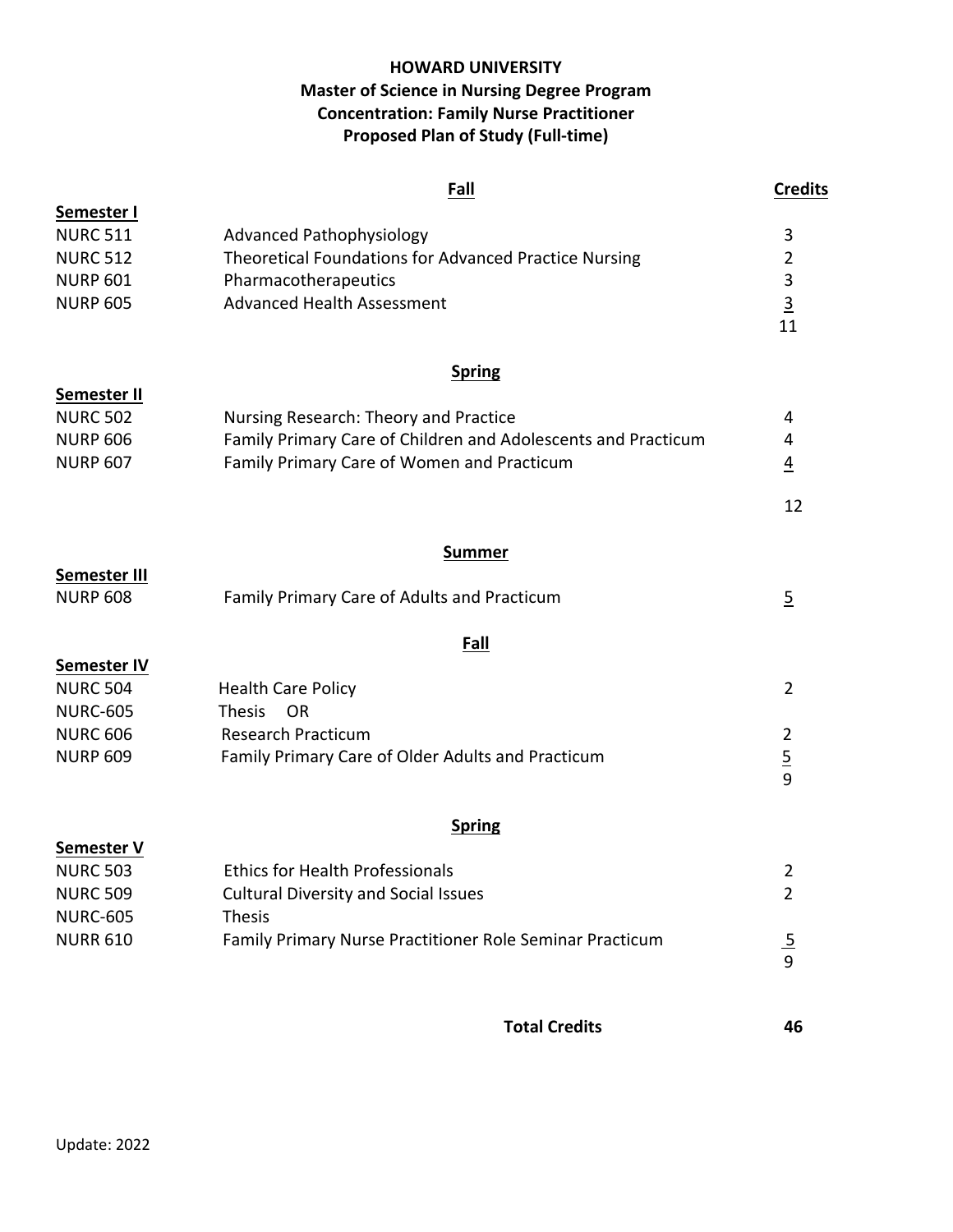# **POST-MASTER'S CERTIFICATE FAMILY NURSE PRACTITIONER PROPOSED PLAN OF STUDY (Full-time)**

#### **Fall**

| Semester I<br><b>NURC-511</b><br><b>NURP-601</b><br><b>NURP-605</b> | <b>Advanced Pathophysiology</b><br>Pharmacotherapeutics in Primary Health Care<br><b>Advanced Health Assessment</b>                      | Credits<br>3<br>3<br>$rac{3}{9}$ |
|---------------------------------------------------------------------|------------------------------------------------------------------------------------------------------------------------------------------|----------------------------------|
| Semester II<br><b>NURP-606</b><br><b>NURP-607</b>                   | <b>Spring</b><br>Family Primary Care of Children & Adolescents: Theory & Practicum 4<br>Family Primary Care of Women: Theory & Practicum | $\frac{4}{8}$                    |
| <b>NURP-608</b>                                                     | Summer<br>Family Primary Care of Adults: Theory & Practicum                                                                              | $\overline{5}$                   |
| Semester III<br><b>NURP-609</b>                                     | Fall<br>Family Primary Care of Older Adults: Theory & Practicum                                                                          | $\overline{2}$                   |
| Semester IV<br><b>NURR-610</b>                                      | <b>Spring</b><br>Primary Family Nurse Practitioner Role Seminar & Practicum                                                              | $\overline{5}$                   |
|                                                                     | <b>Total</b>                                                                                                                             | 32                               |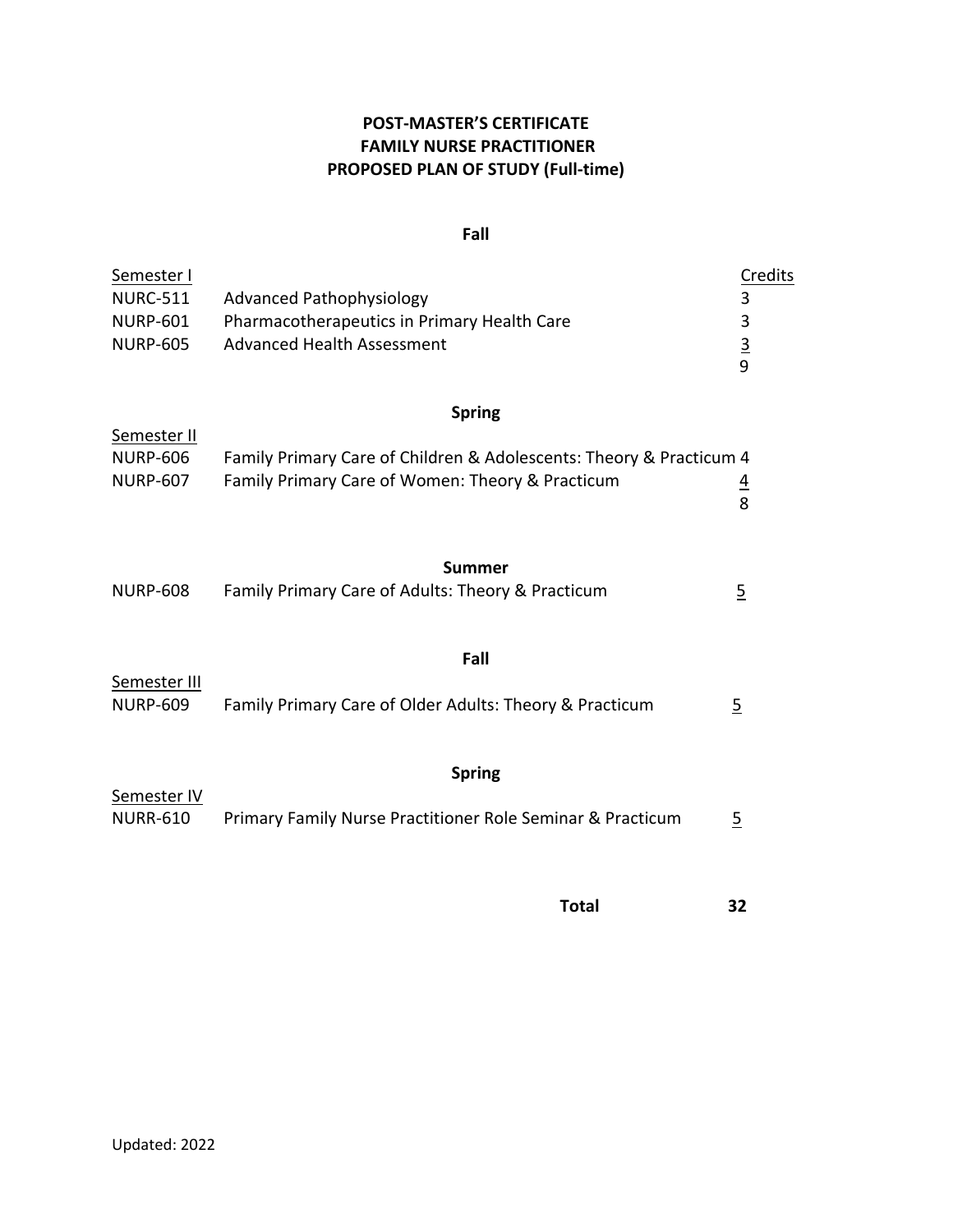## **HOWARD UNIVERSITY Master of Science in Nursing Degree Program Concentration: Nurse Educator Proposed Plan of Study (Full-time)**

|                    | Fall                                                  | <b>Credits</b>                   |
|--------------------|-------------------------------------------------------|----------------------------------|
| Semester I         |                                                       |                                  |
| <b>NURC 511</b>    | <b>Advanced Pathophysiology</b>                       | 3                                |
| <b>NURC 512</b>    | Theoretical Foundations for Advanced Practice Nursing | $\overline{2}$                   |
| <b>NURP 601</b>    | Pharmacotherapeutics                                  | 3                                |
| <b>NURP 605</b>    | <b>Advanced Health Assessment</b>                     | $\overline{3}$                   |
|                    |                                                       | 11                               |
|                    | <b>Spring</b>                                         |                                  |
| Semester II        |                                                       |                                  |
| <b>NURG 520</b>    | Teaching and Learning in Nursing Education            | $\overline{2}$                   |
| <b>NURG 521</b>    | Curriculum and Instruction in Nursing Education       | 3                                |
| <b>NURG 522</b>    | Role Development as a Nurse Educator                  | $\frac{2}{2}$                    |
| <b>NURG 523</b>    | <b>Nurse Educator Practicum</b>                       | 9                                |
|                    |                                                       |                                  |
|                    | <b>Summer</b>                                         |                                  |
| Semester III       |                                                       |                                  |
| <b>NURG 524</b>    | Clinical Role Specialty for the Nurse Educator        | $\overline{2}$                   |
| <b>NURG 525</b>    | Clinical Role Practicum for the Nurse Educator        | $\overline{2}$<br>$\overline{4}$ |
|                    | Fall                                                  |                                  |
| <b>Semester IV</b> |                                                       |                                  |
| <b>NURC 502</b>    | Nursing Research: Theory and Practice                 | 4                                |
| <b>NURC 504</b>    | <b>Health Care Policy</b>                             | $\overline{2}$                   |
| <b>NURG 526</b>    | Measurement and Evaluation in Nursing Education       | $\frac{3}{9}$                    |
|                    |                                                       |                                  |
|                    | <b>Spring</b>                                         |                                  |
| Semester V         |                                                       |                                  |
| <b>NURC 606</b>    | <b>Research Practicum</b>                             | 2                                |
| <b>NURC 509</b>    | <b>Cultural Diversity and Social Issues</b>           | $\overline{2}$                   |
| <b>NURC 503</b>    | <b>Ethics for Health Professionals</b>                | $\frac{2}{6}$                    |
|                    |                                                       |                                  |
|                    |                                                       |                                  |

**Total Credits 39**